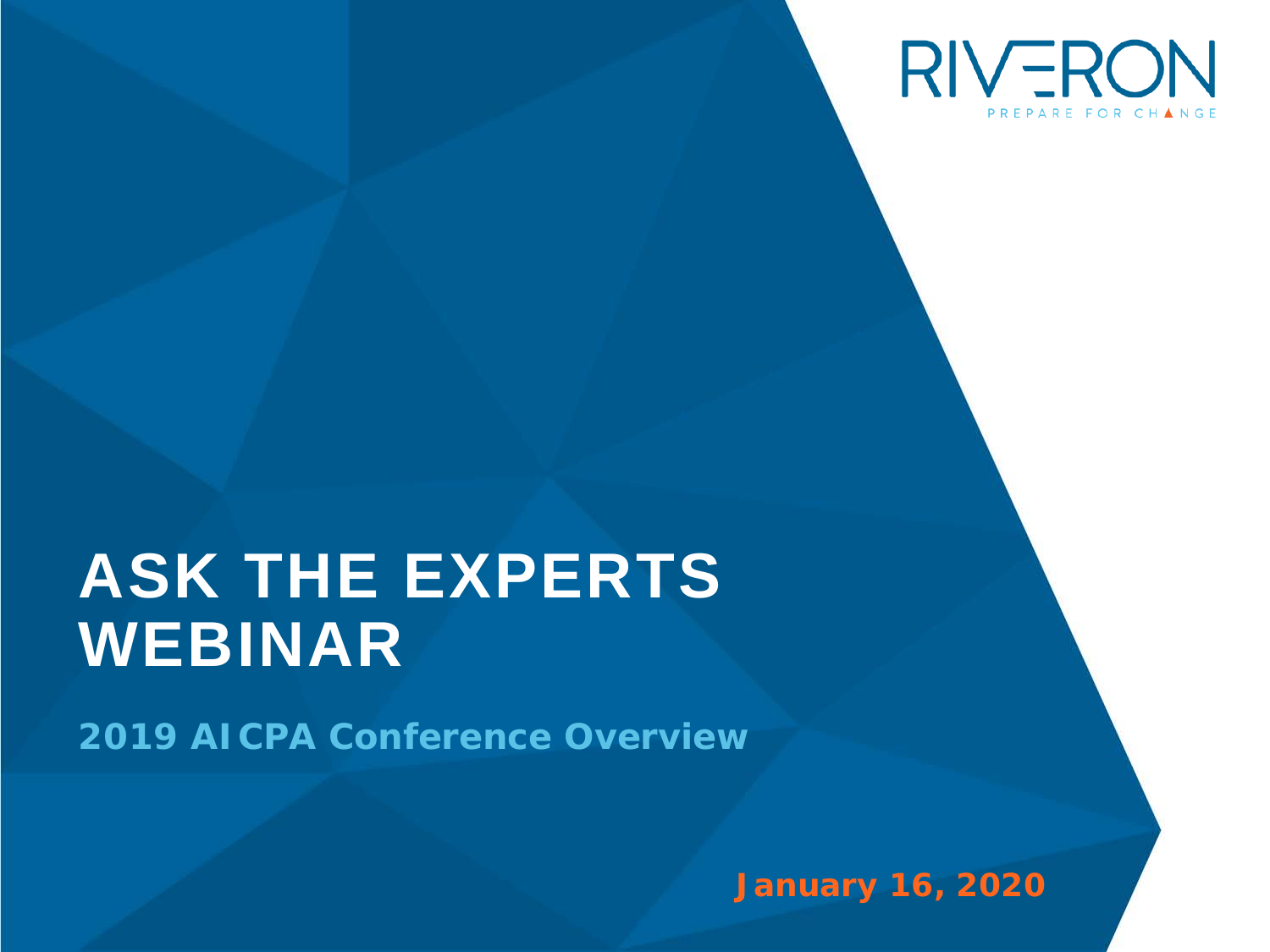# **PRESENTERS**

## **Bill Maloney** *EXECUTIVE MANAGING DIRECTOR*

**Years of Experience**: 21 **Expert Areas:** SEC Reporting, IFRS, Accounting for Income Taxes **Industries Served:** Consumer Goods, Life Sciences, Manufacturing



# **Patrick Garrett** *MANAGING DIRECTOR*

**Years of Experience**: 15 **Expert Areas: Technical Accounting, SEC Reporting, Capital Markets Industries Served:** Technology, Manufacturing, Transportation, Healthcare



### **Drew Niehaus** *MANAGING DIRECTOR*

**Years of Experience**: 16 **Expert Areas:** Technical Accounting, Financing Transactions, SEC Reporting **Industries Served:** Consumer Products, Technology, Government Contracting, Manufacturing

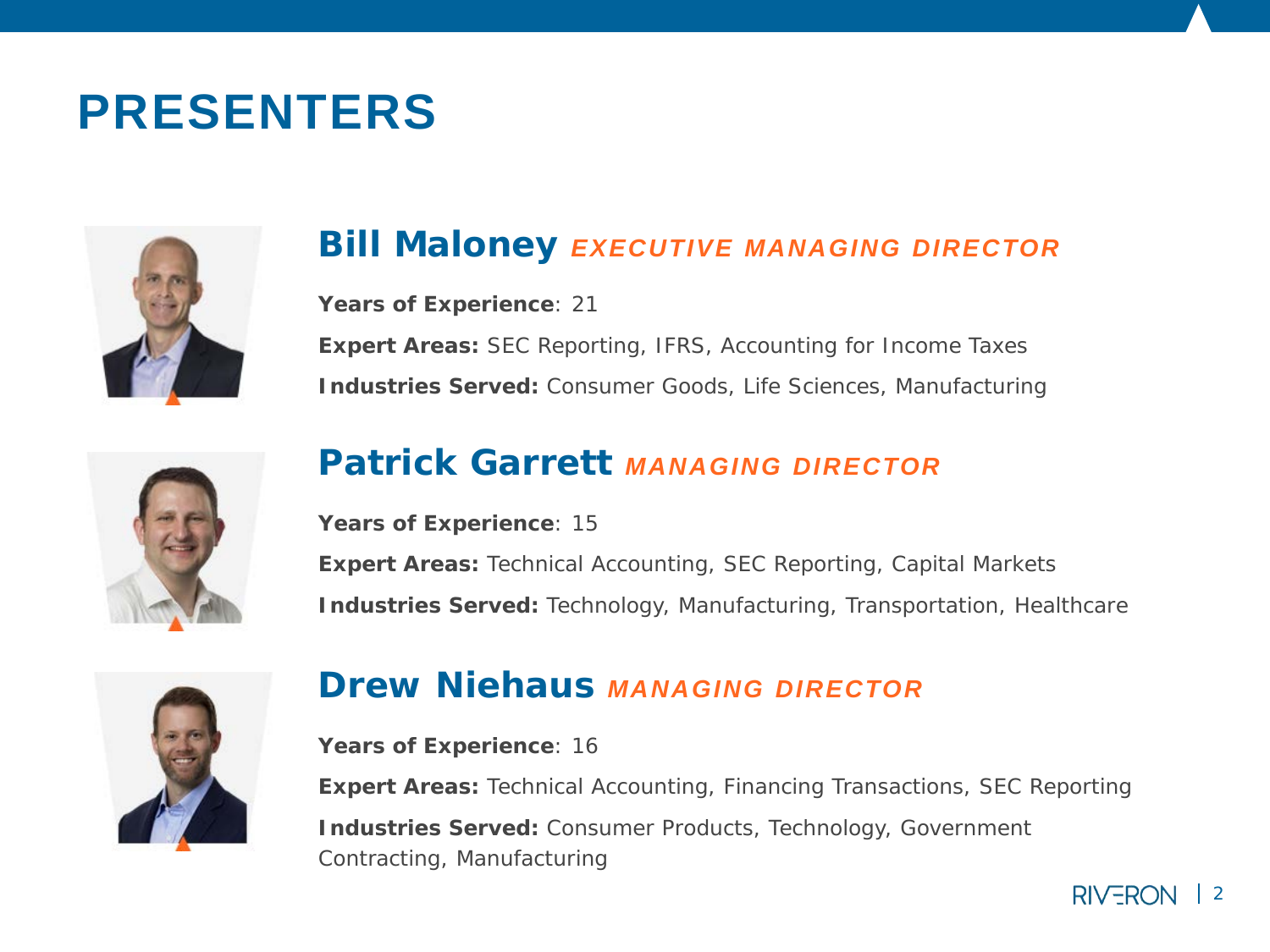## **KEY REMINDERS**

- Riveron webcasts past and upcoming E
- 4 polling questions must be answered to obtain CPE
- If you have questions, feel free to ask in Q&A option in Zoom  $\blacktriangleright$
- Webinar evaluation form & CPE certificate will be emailed to you  $\blacktriangleright$ within 1 week of today's presentation
- ▶ On demand video is not eligible for CPE
- ▶ You will receive a follow up email including:
	- Access to this webinar recording and presentation deck
	- The ability to join our Webinar mailing list to receive future invites
	- **Presenter contact info**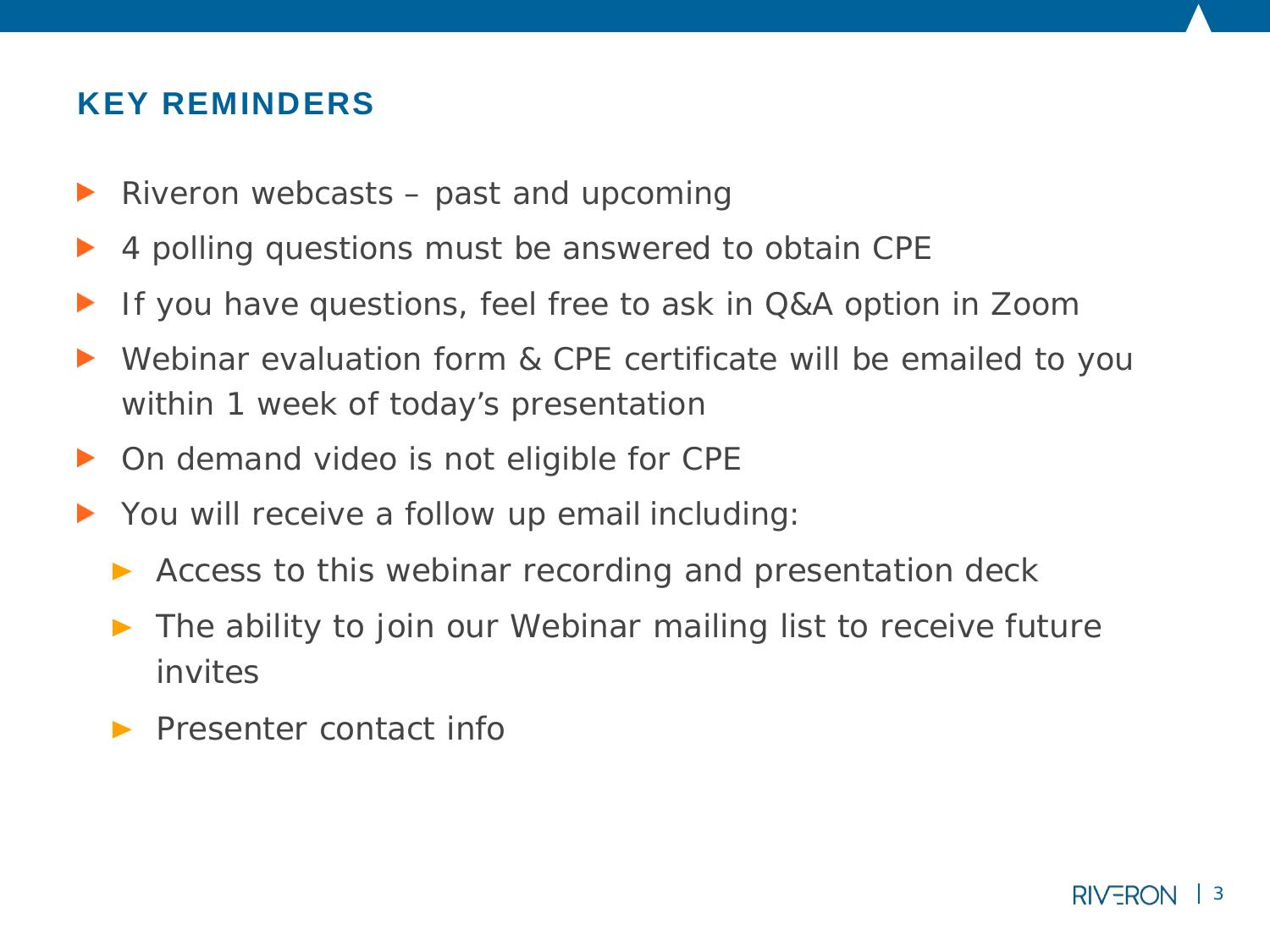# **CONFERENCE OVERVIEW**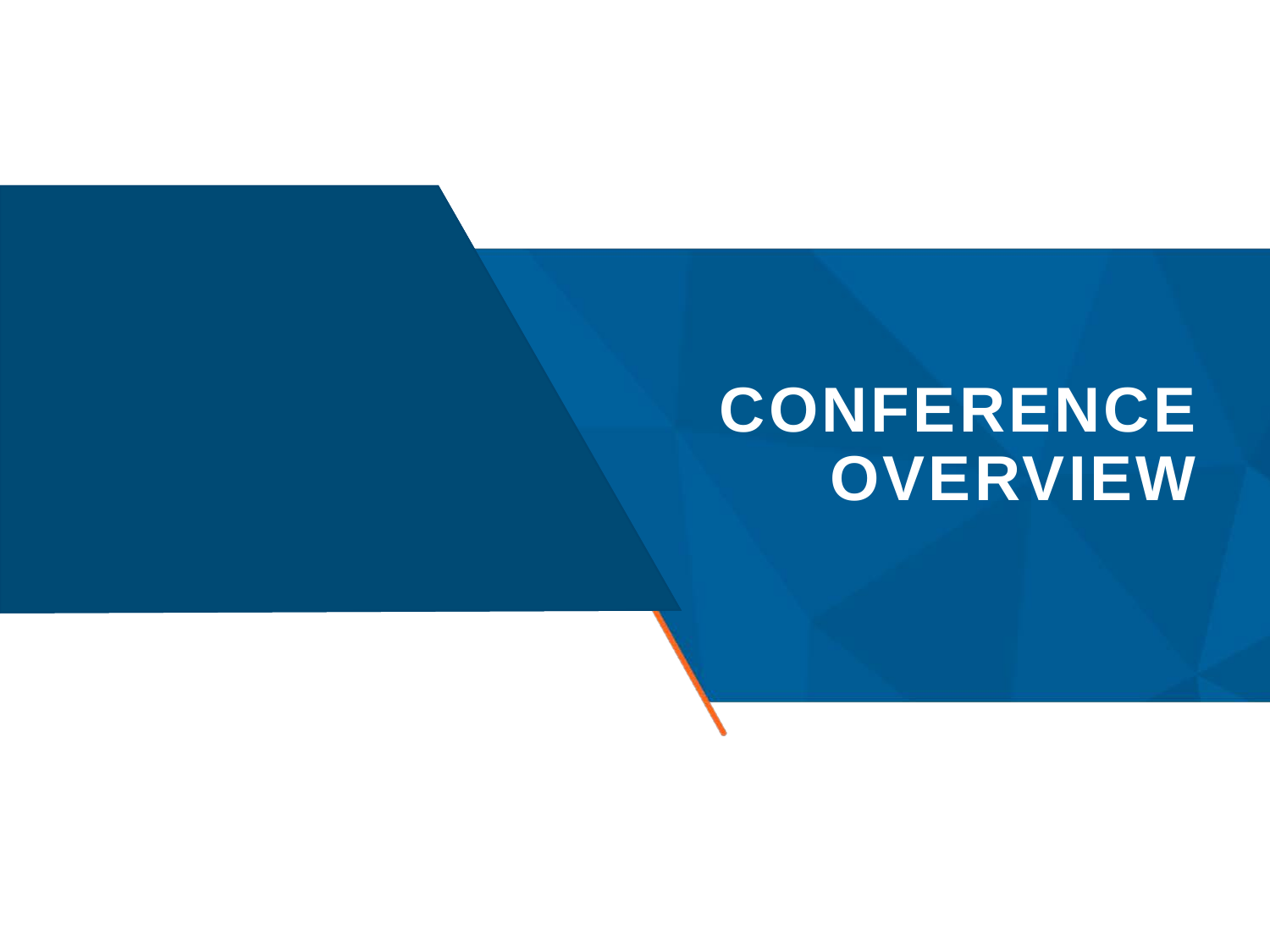# **CONFERENCE OVERVIEW**

Annual conference hosted by the AICPA focused on financial reporting and auditing with content from key standard setters and regulators.

#### **Main themes we will cover today:**

- ▶ SEC comment letter trends, particularly related to adoption of new standards
- Non-GAAP disclosures
- CECL implementation  $\blacktriangleright$
- FASB Agenda, particularly reference rate reform  $\blacktriangleright$

#### **Other themes:**

- Auditor independence and engaging a strong audit committee ▶
- SEC rulemaking (changes to 3-05 and 3-10 and Article 11 pro formas) ▶
- Adequate risk factor disclosures around Brexit, Trade war and other current events
- Critical Audit Matters ▶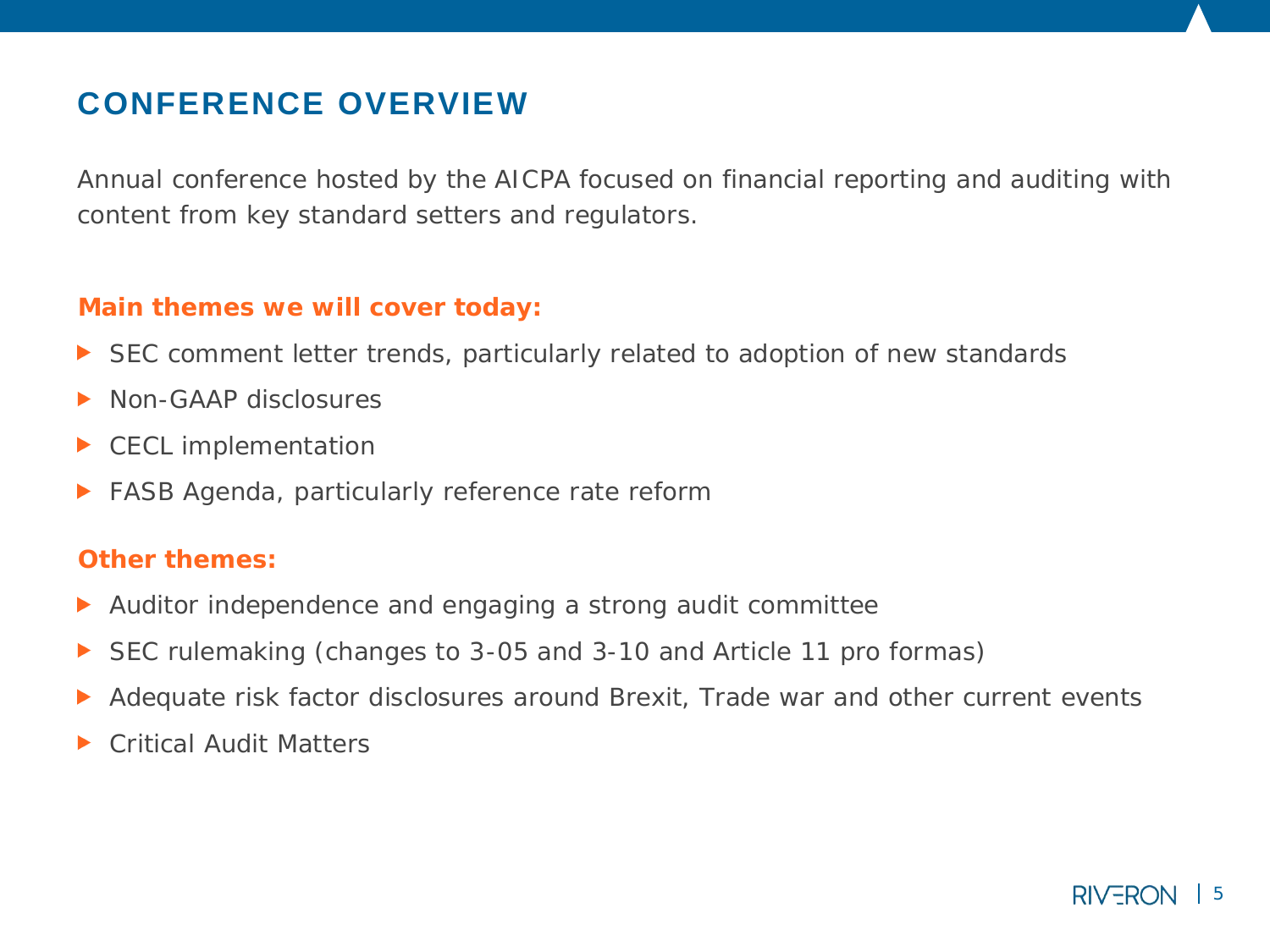# **Polling Question 1**

On which topic have you had the most discussion with your auditors in the past quarter:

- A. Auditor Independence
- B. CAM's
- C. CECL
- D. Reference rate reform
- E. Revenue recognition

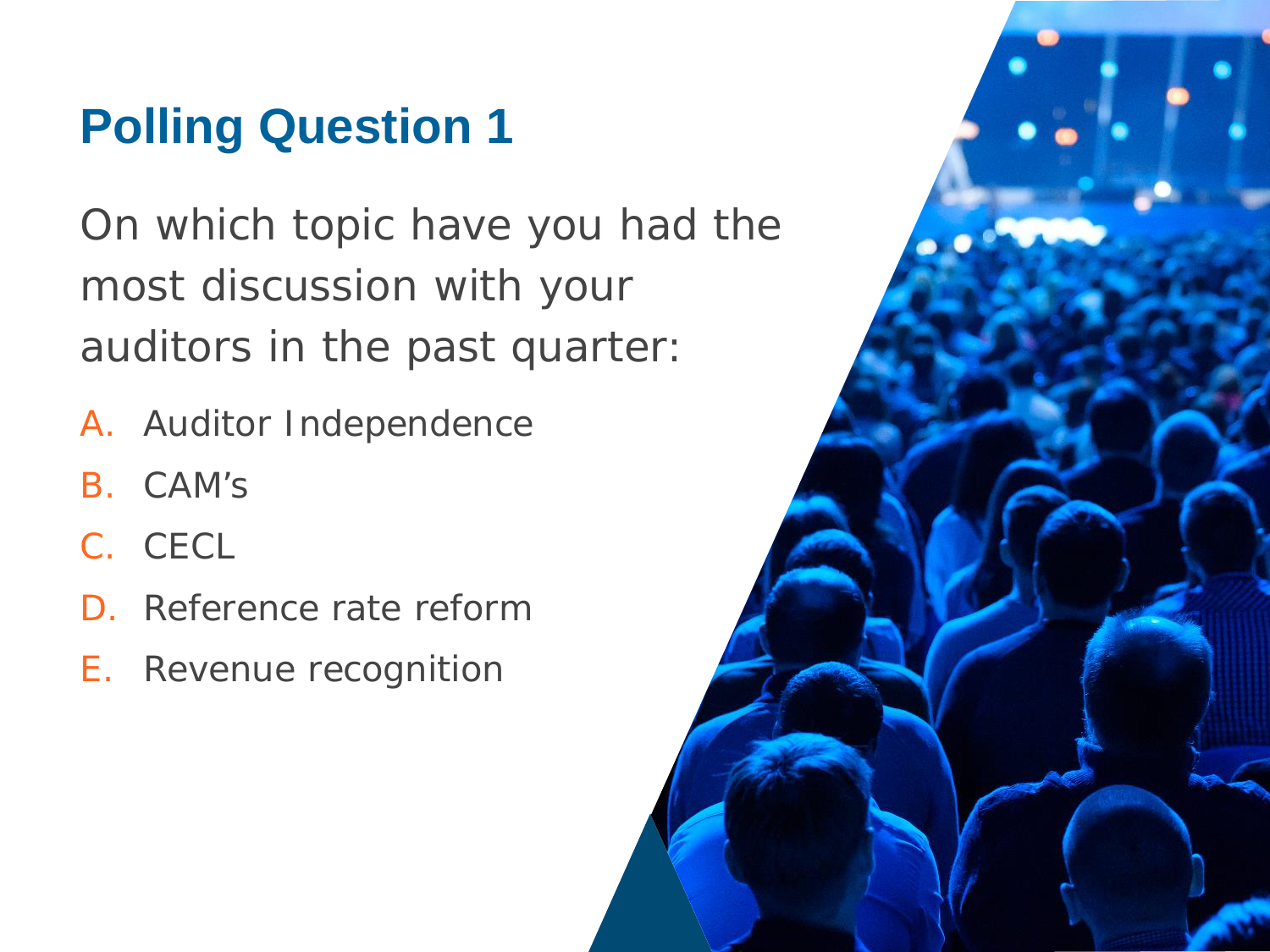# **SEC COMMENT LETTERS**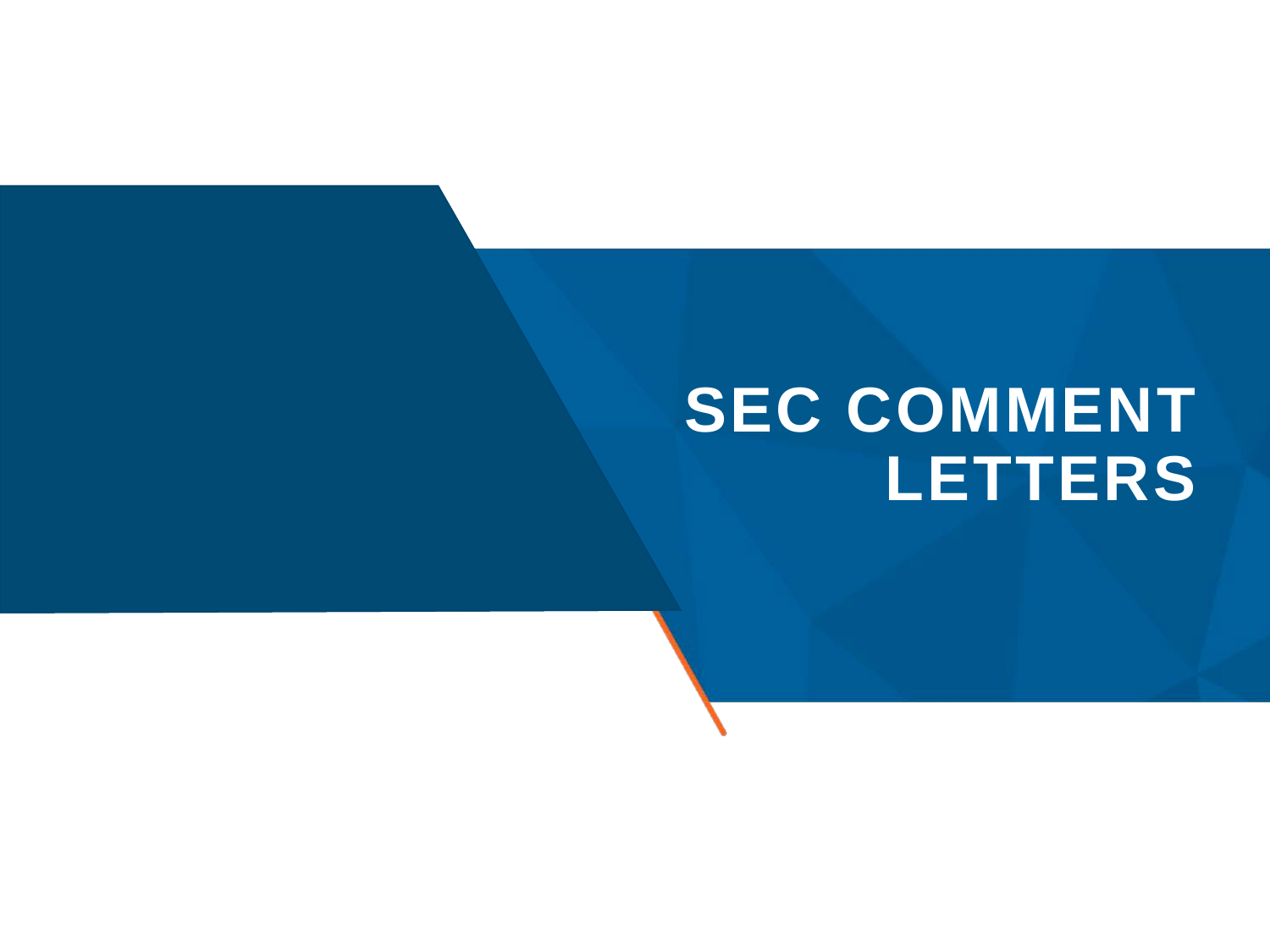# **SEC COMMENT LETTER TRENDS**

### **2019 vs 2018 - 12 months ended September 30, 2019**

|                | <b>Topic</b>                          | <b>Relative Change</b>                    |
|----------------|---------------------------------------|-------------------------------------------|
| 1              | Revenue recognition                   |                                           |
| $\overline{2}$ | Non-GAAP measures                     | $\left\langle \blacksquare \right\rangle$ |
| 3              | Fair value measurement                | ┺                                         |
| $\overline{4}$ | MD&A                                  | U                                         |
| 5              | Segment reporting                     | U                                         |
| 6              | <b>Business combinations</b>          | $\blacklozenge$                           |
| 7              | Goodwill and other intangibles        | $\Leftrightarrow$                         |
| 8              | Income taxes                          | $\Leftrightarrow$                         |
| 9              | Debt, quasi-debt, warrants and equity | $\Longleftrightarrow$                     |
| 10             | Disclosure controls and ICFR          |                                           |

**\***This analysis was originally published by PwC:<https://www.pwc.com/us/en/cfodirect/publications/sec-comment-letter-trends.html>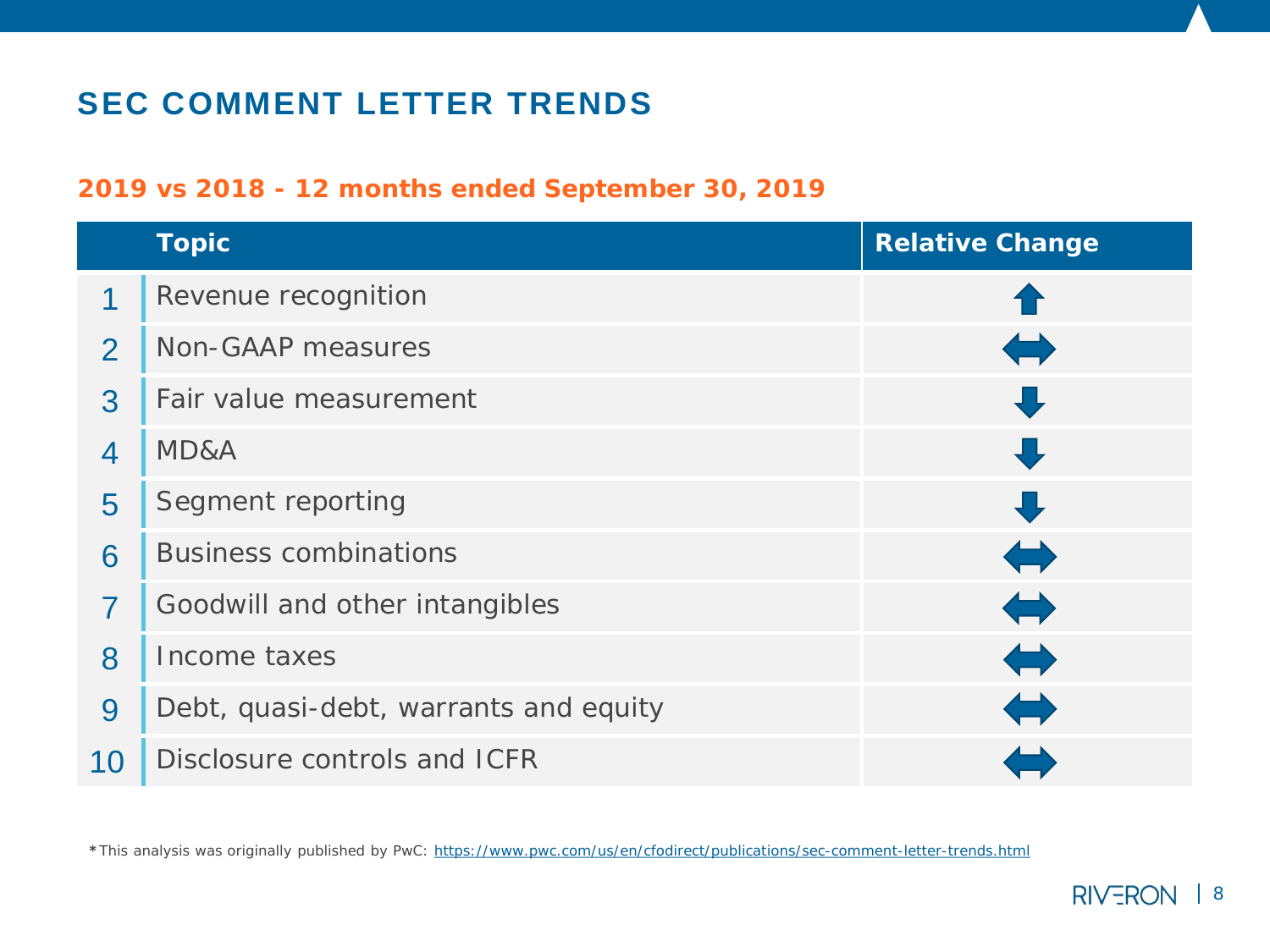### **SEC COMMENT LETTER TOPICS: REVENUE RECOGNITION**

**In the first year reviewing a wide range of disclosures on the adoption of the new revenue standard, the SEC staff focused on the following areas:**

- **Performance obligations**  Support for conclusion that promises are or are not separately identifiable.
- **Principal vs agent** Description of the nature of the goods or services being provided and defining the registrant's role in transferring control to the customer
- **Variable consideration**  Methodology used to determine transaction price and how the constraint was applied
- **Measure of progress** Why the  $\blacktriangleright$ method use to recognize revenue over time is appropriate and how it depicts the transfer of control of the goods or services
- ▶ Costs to obtain a contract Which costs are appropriate to classify as incurred to obtain a contract, what is the proper amortization period, and election of practical expedients
- **Disaggregated revenue**  Appropriate determination of categories for disaggregated presentation
- **General** Questions surrounding information elsewhere in the document that appears inconsistent with other conclusions: Performance obligations; disaggregated revenue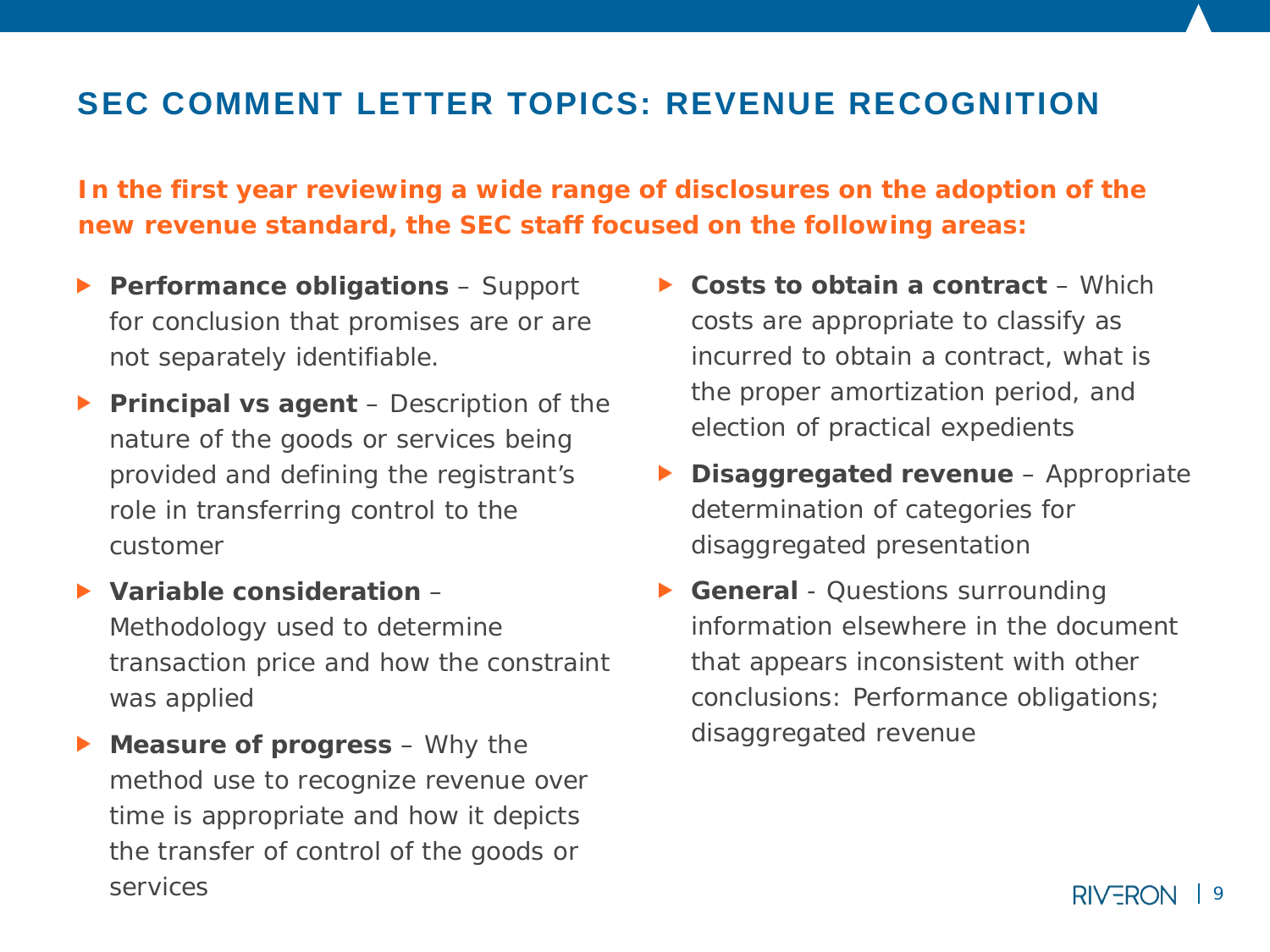# **SEC COMMENT LETTER TOPICS: MD&A**

**Management's discussion and analysis is a frequent topic for comments. Staff commentary related to this area focused on the following:**

- ▶ Supply chain finance programs, or structured trade payables, typically used to extend the timing of payments of trade payables
- ▶ Discussion of material events including Brexit and reference rate reform in the MD&A if relevant to the company.
- Comments often focus on material trends and uncertainties and how they impact operations, both historically and prospectively

### **Other common comment examples include the following:**

- A consistent theme over the years has been context and quantification surrounding the results of operations
- ▶ Key accounting estimates. Robust disclosure of assumptions used and uncertainties
- Discussion of liquidity matters, clearly highlighting judgments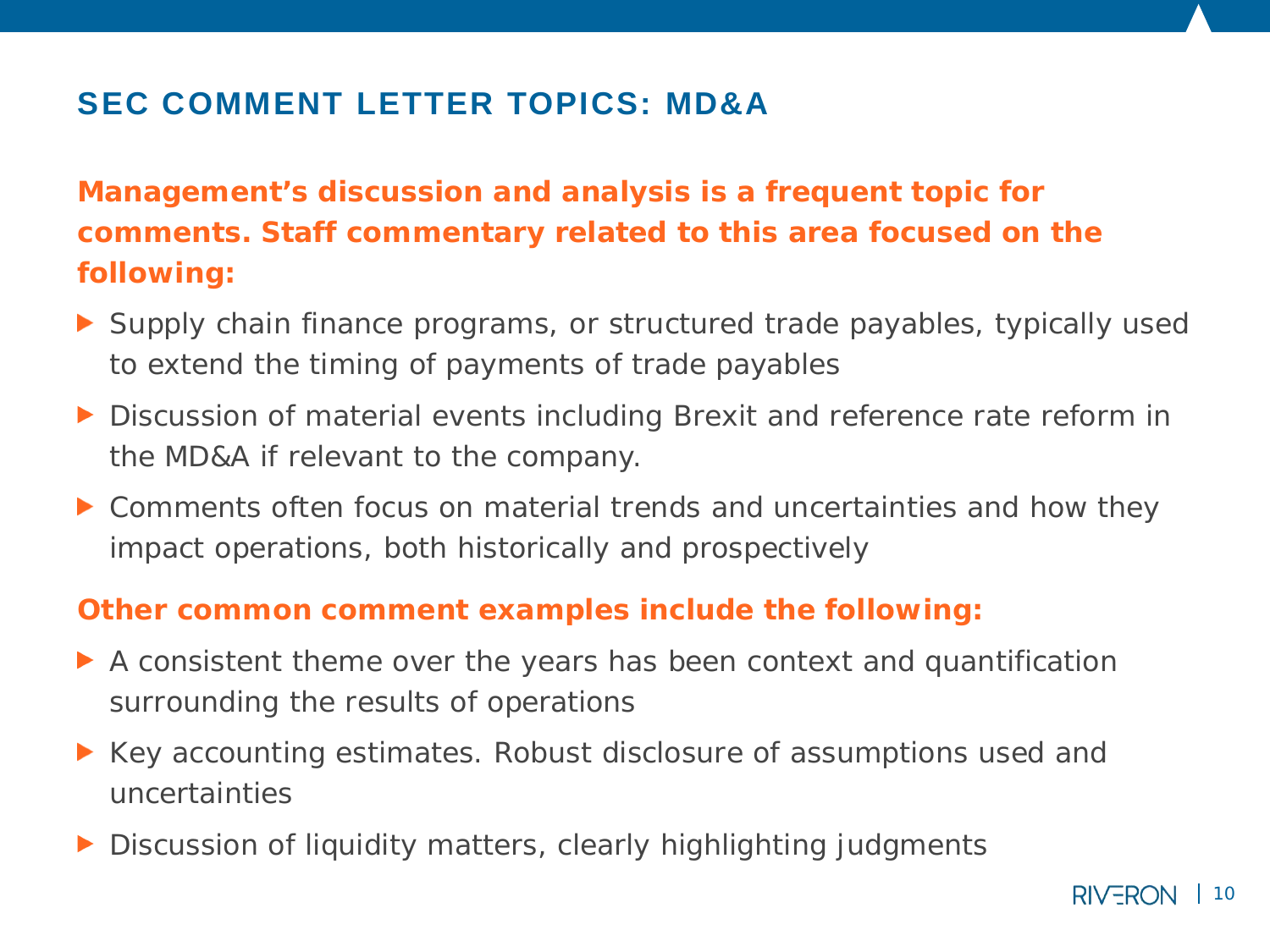### **SEC COMMENT LETTER PROCESS: PRACTICAL TIPS**

- 1. Do not hesitate to call the staff with procedural or interpretive questions when clarity would be helpful
- 2. When calling, do not assume the staff has all the facts.
- 3. Clearly and directly address the issues raised in the comments
- 4. Do not assume that the staff permitted something simply because it is in a precedent filing.
- 5. Address any considerations regarding materiality early in the comment letter process.
- 6. When a comment letter is provided prior to an upcoming filing, address the comment within the existing filing timeline if possible. When the comment is more substantial, requesting more time from the staff to appropriately analyze and consider the response is acceptable.
- 7. When the staff provides oral comments and the question is more than a request for minor clarification, requesting a followup call with all key stakeholders is appropriate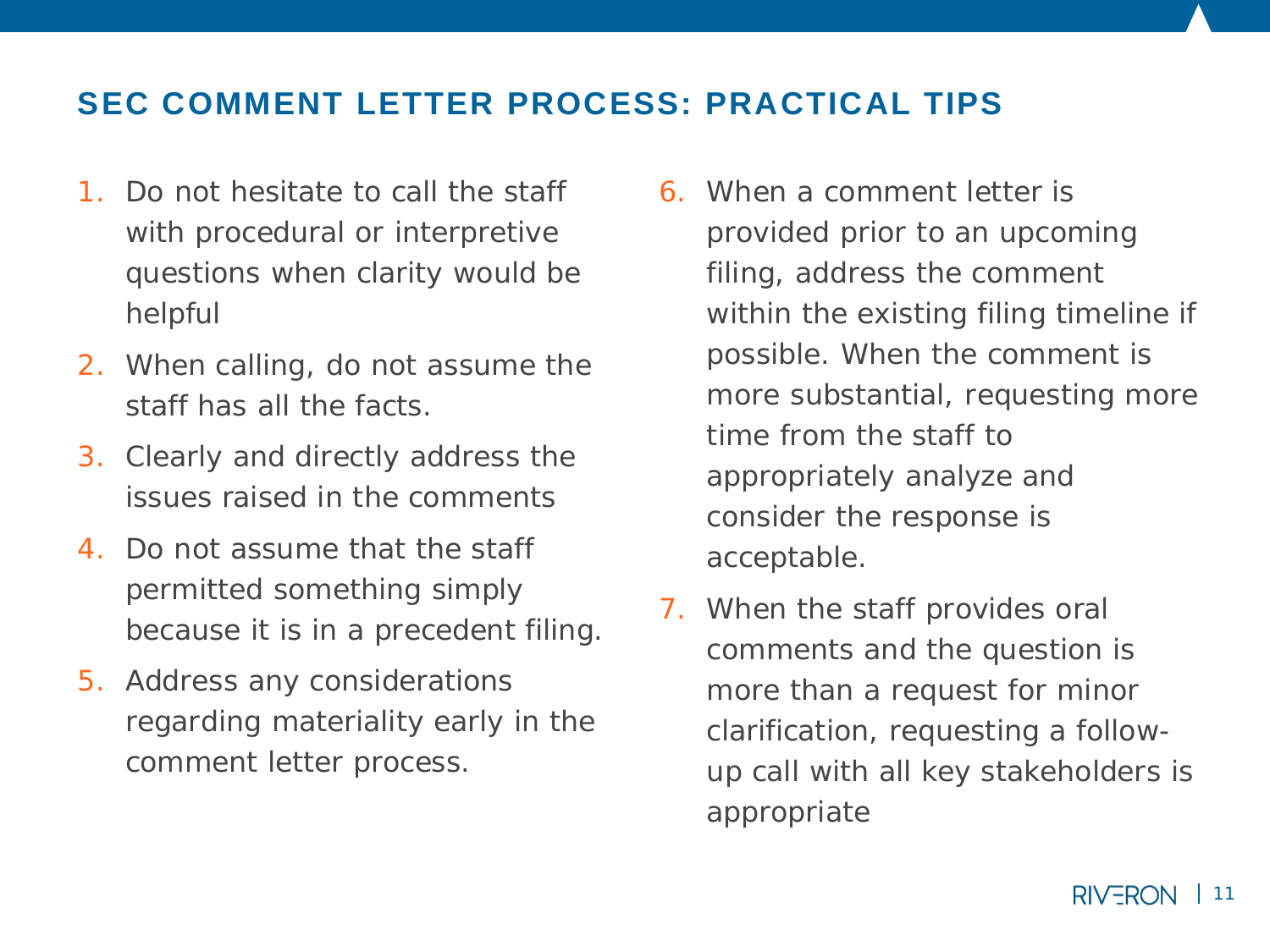# **Polling Question 2**

Which of these disclosures do you anticipate will be the most challenging in your upcoming year-end reporting?

- A) Segment reporting
- B) Revenue recognition
- C) Goodwill
- D) Income Taxes

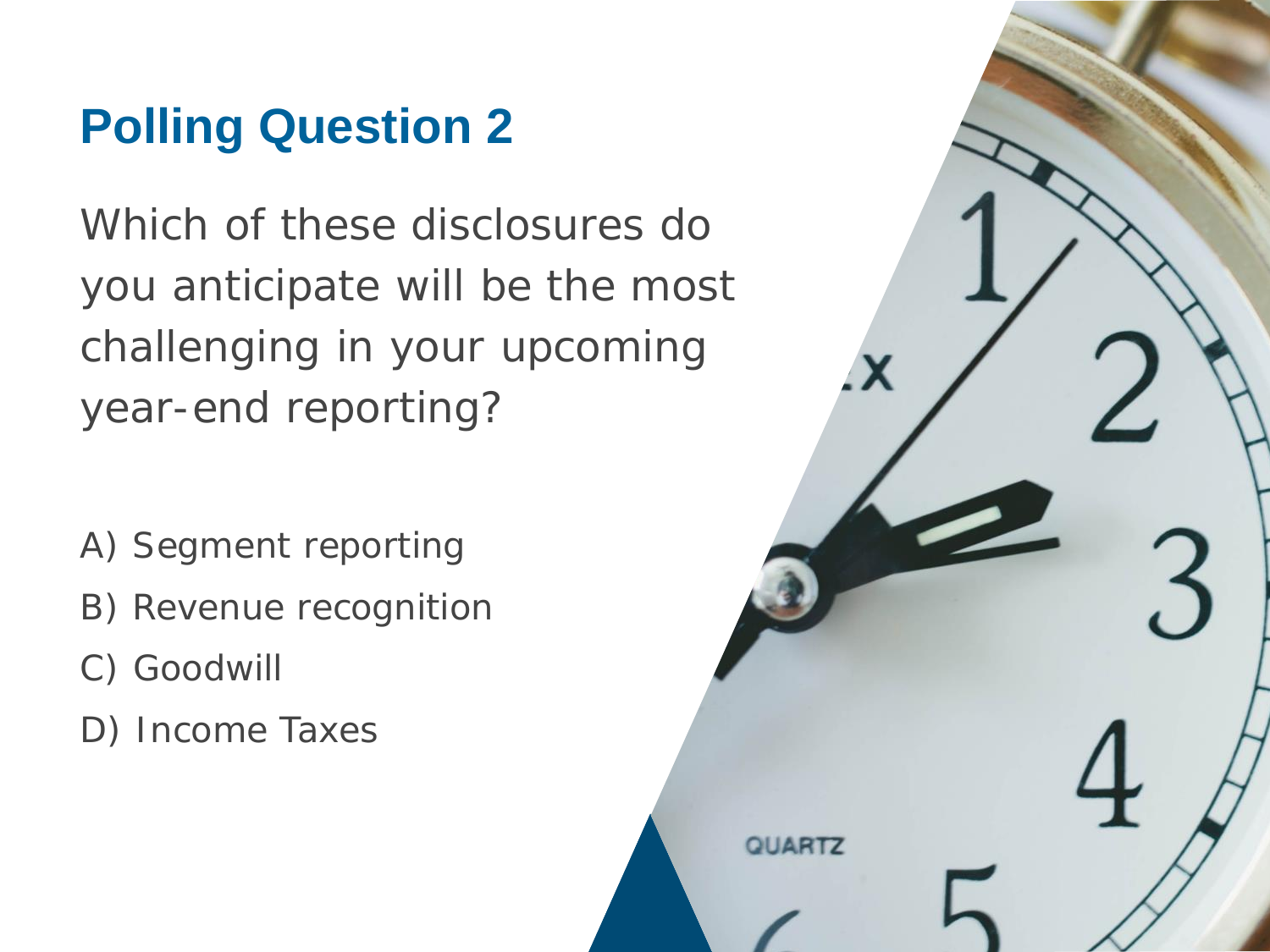# **NON-GAAP AND SUPPLEMENTAL INFORMATION**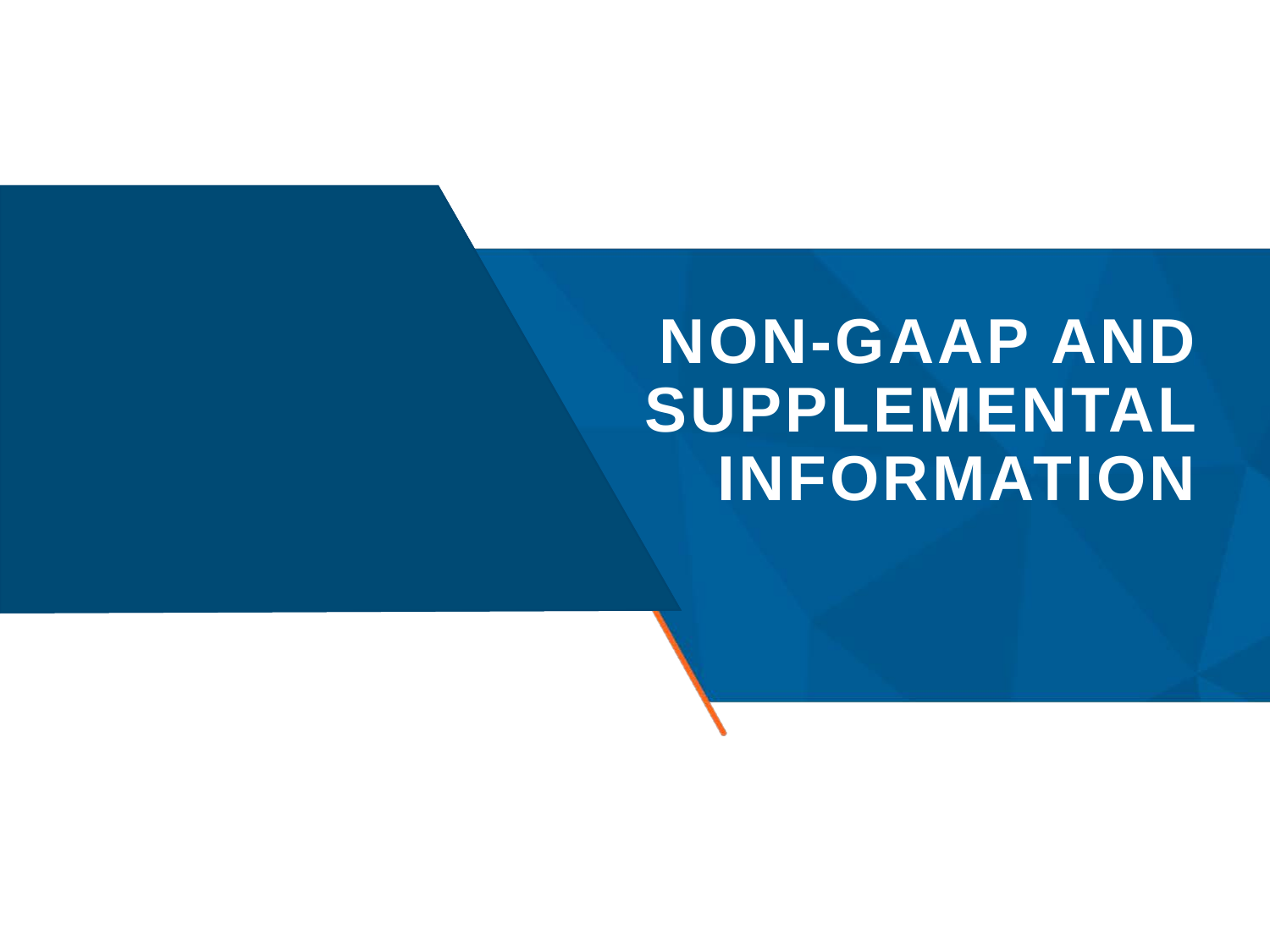# **NON-GAAP AND SUPPLEMENTAL INFORMATION**

### **Investor and stakeholder perspective on supplemental information**

- $\triangleright$  Provides insight into management's thinking, how the business is run, adjustments management uses to evaluate quality of earnings
- At times, available earlier than interim or annual financial statements
- ▶ Reconciliations to GAAP measures are reviewed
- ▶ Consistency is expected
- **Examples** 
	- **Earnings releases**
	- Investor discussions and the associated presentations
	- ▶ Form 8-K filings related to material events
	- Management discussion and analysis
	- $\blacktriangleright$  Press releases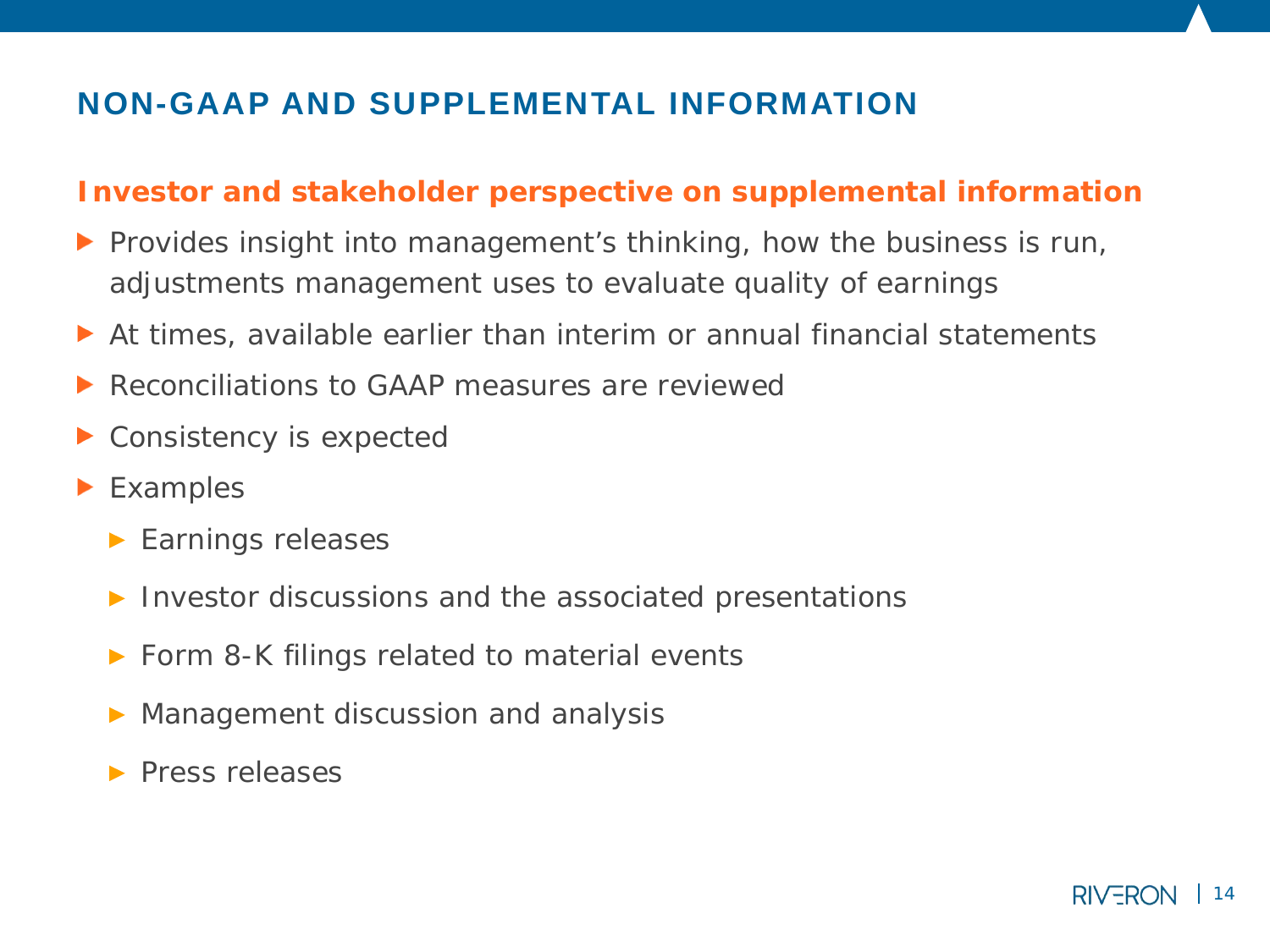# **NON-GAAP AND SUPPLEMENTAL INFORMATION**

**Recent trends and examples of comments around non-GAAP measures include the following:**

- **Measures that reflect legacy accounting for revenue**
- ▶ Measure excluding the impact of ASC 326 (CECL)
- Contribution margin is often disclosed, but there is no standard definition
- ▶ Keep non-GAAP measures disclosed consistent

### **Other common comment examples include the following:**

- ▶ Reconcile to the most comparable GAAP financial measure
- **Provide context to justify that adjustments identified by non-recurring are** appropriate
- **Peasent the most comparable GAAP measure with equal or greater** prominence
- Disclose why the non-GAAP measure is useful to investors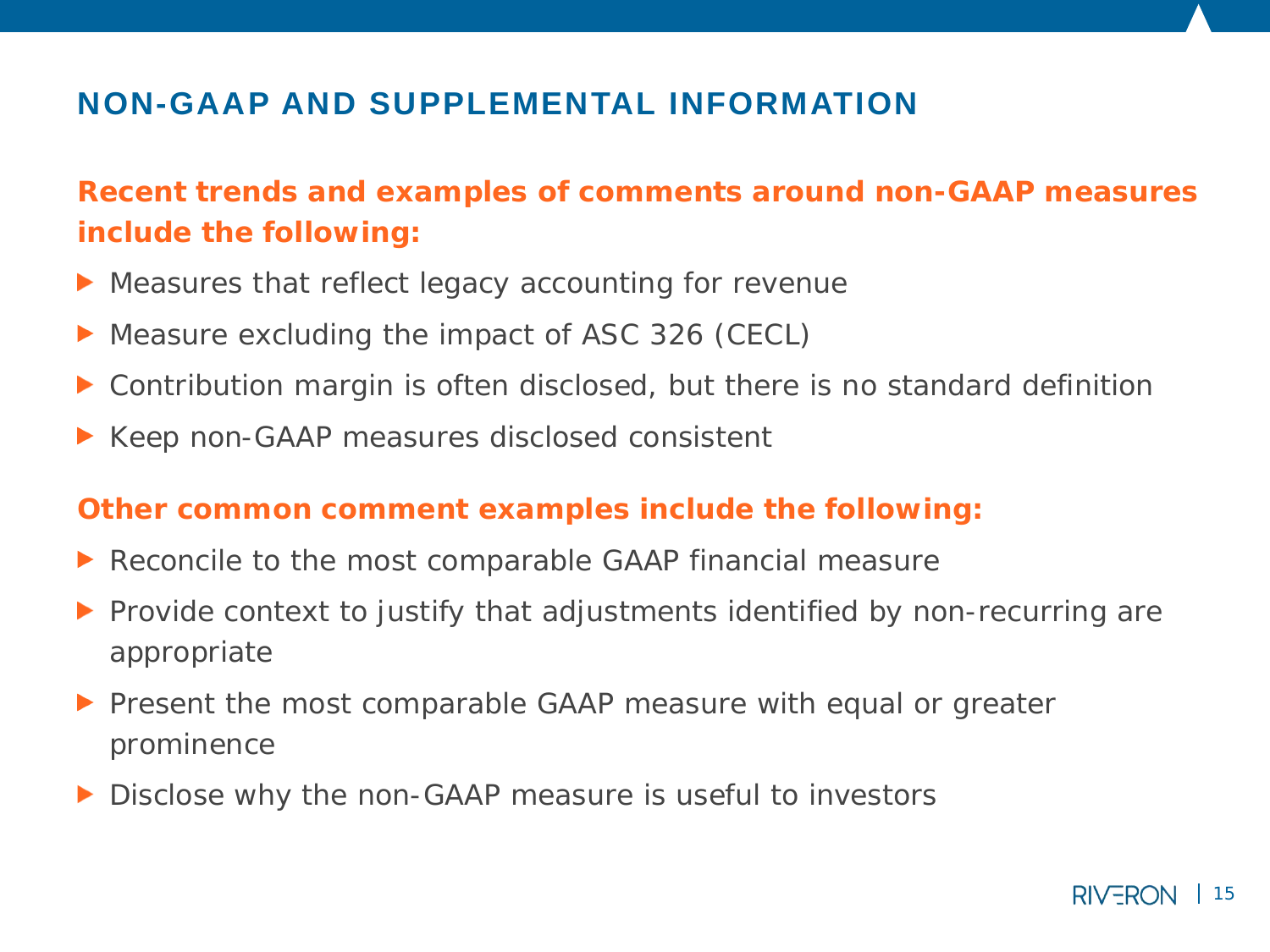# **Polling Question 3**

Of the new standards, which has been the most challenging to explain the impact to stakeholders?

- A. Revenue recognition
- B. Leases
- C. CECL

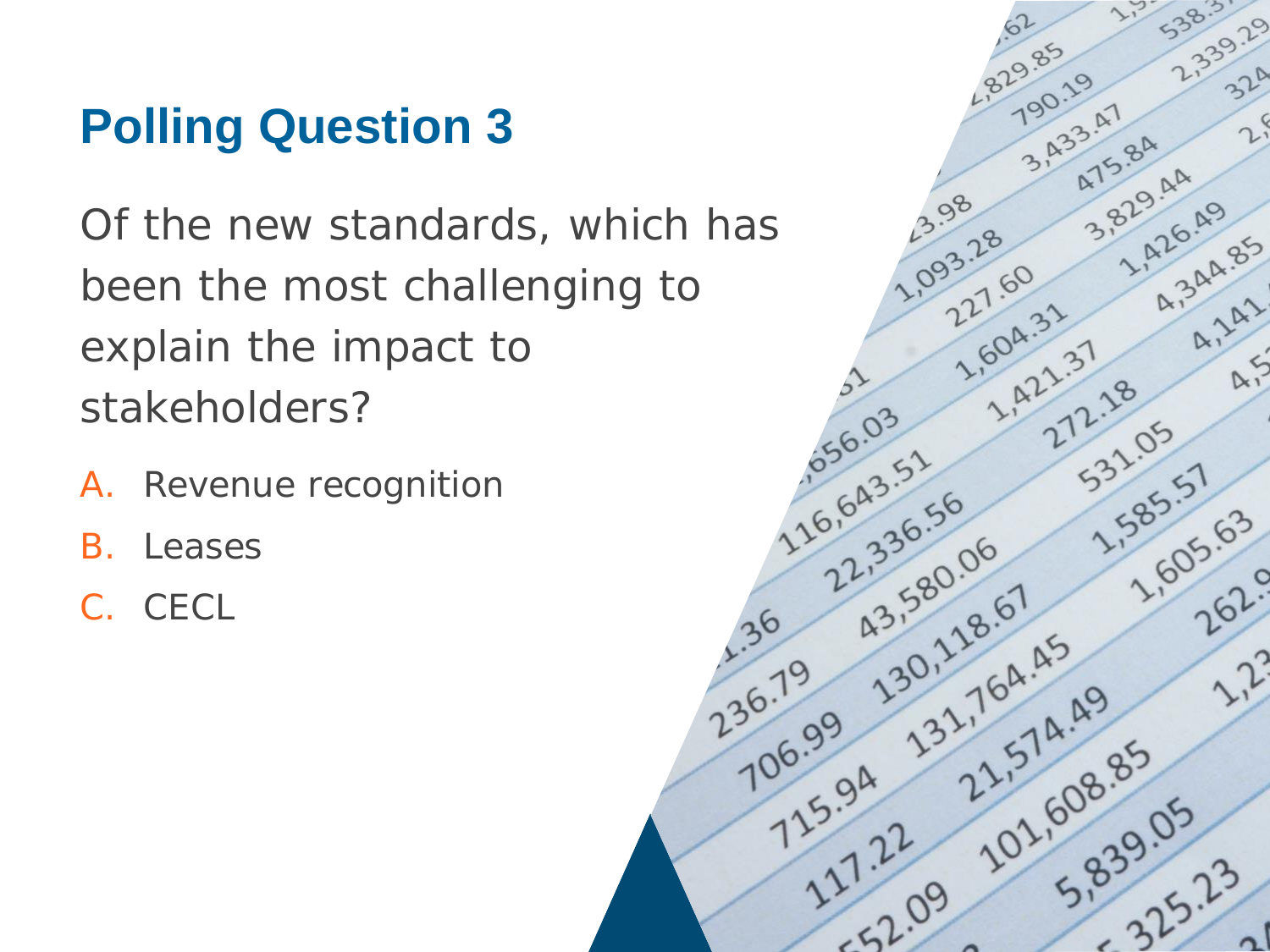# **CECL IMPLEMENTATION**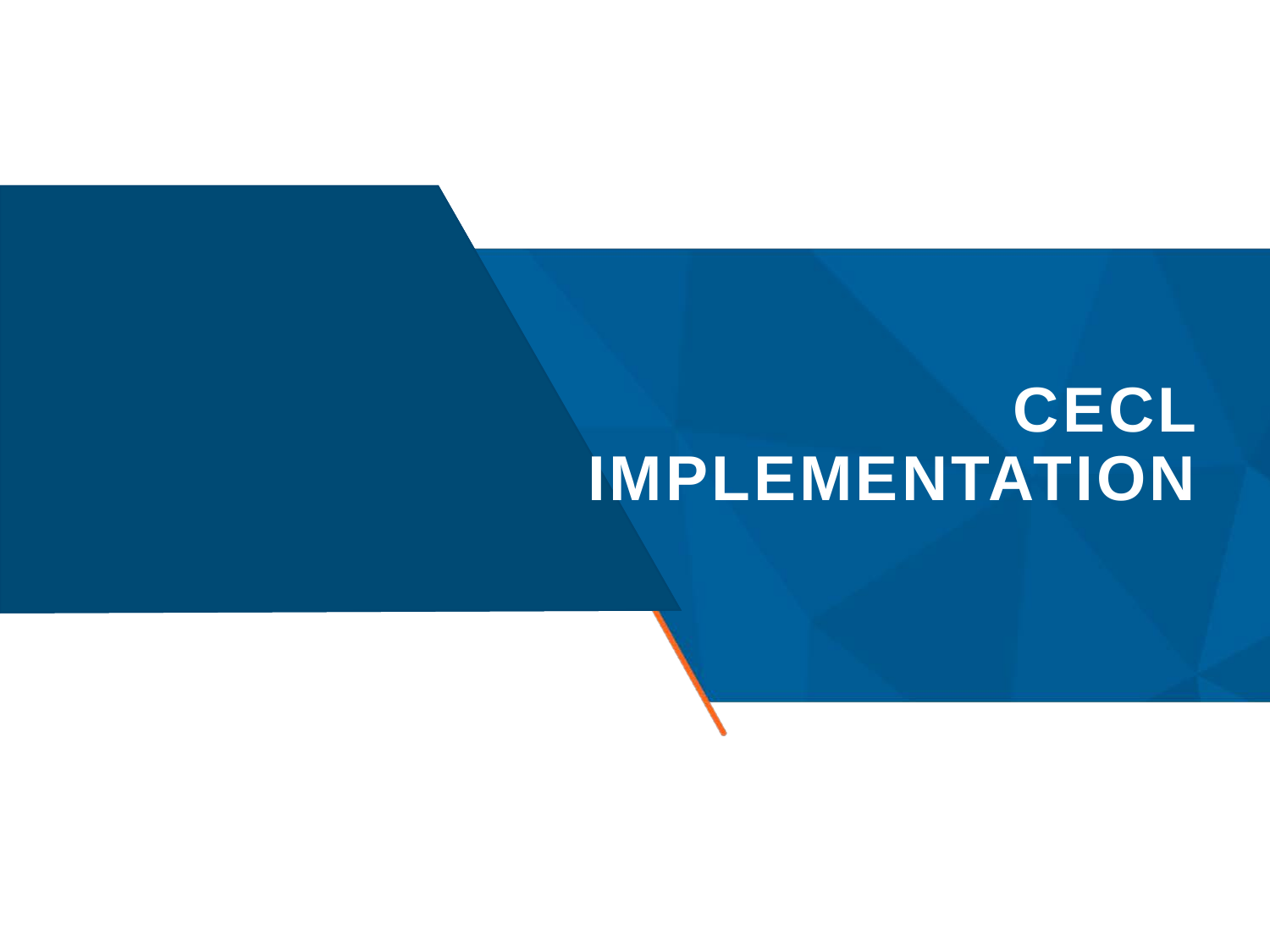### **CECL IMPLEMENTATION**

- Chief Accountant Sagar Teotia noted the ongoing progress related to the adoption of ASC 326 which ▶ is effective for most public companies as of January 1, 2020.
	- Smaller reporting companies and private companies are effective beginning in 2023 for calendar  $\blacktriangleright$ year end companies.
	- SAB 74 disclosures for CECL will be required in most companies' 10-k's. Similar to ASC 842, this may include quantitative and qualitative information regarding the adoption of CECL.
- ▶ The Staff noted that, consistent with adoption of other standards, the impact should not be shown as a non-GAAP adjustment when calculating any non-GAAP measures (Adjusted EBITDA), etc.
- The FASB reiterated its commitment to assisting with implementation and providing implementation ▶ resources through the use of the ASC 326 Transition Resource Group.
	- ▶ The CECL TRG is similar to the 606 TRG in its evaluation of CECL implementation issues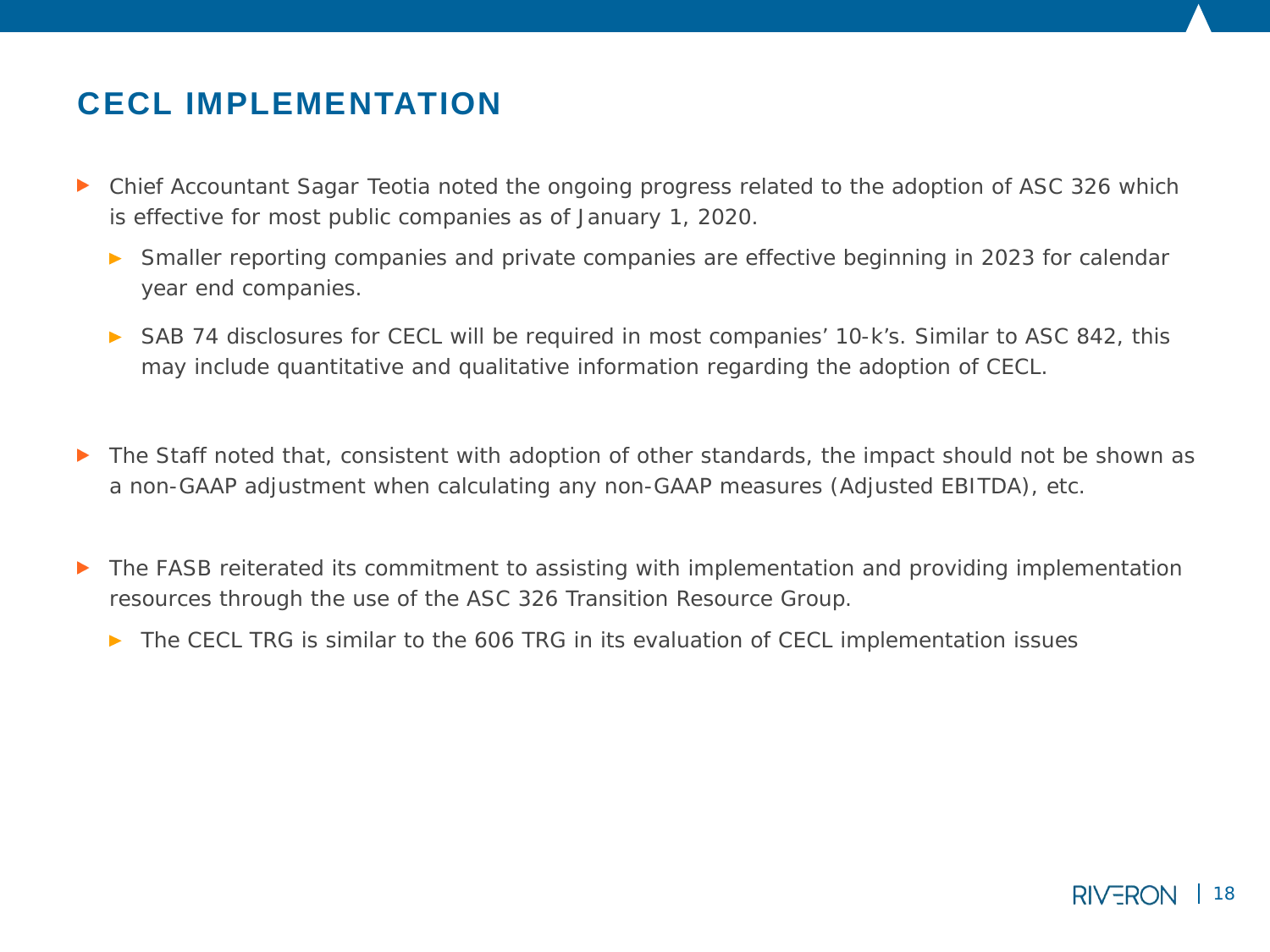# **CECL IMPLEMENTATION TIPS**

- The SEC issued SAB 119 to help align guidance under the incurred loss model (prior guidance) and ▶ the expected loss model (new guidance).
	- SAB 119 lists several considerations for registrants from a documentation, controls, and governance perspective related to the adoption of CECL.
	- SAB 119 has a significant focus on a systematic and rationale methodology that is documented
- The Staff also noted that CECL is more than just a standard for financial institutions, but also for ▶ companies with trade receivables.
	- ▶ The Staff specifically noted ASC 326-20-55-37, which is an example of application of the standard to trade receivables using an aging schedule.
- The OCA discussed a recent consultation related to advances made by a lender on behalf of a ▶ borrower, in which it determined the advances were not subject to guidance in ASC 326 when applying the discounted cash flow model as
	- 1) the advances were not unconditional obligations  $\blacktriangleright$
	- 2) the DCF guidance does not specify which cash flows must be included in the computation and  $\blacktriangleright$
	- 3) such advances do not meet the definition of a cost to sell and not included in amortized basis of  $\blacktriangleright$ a loan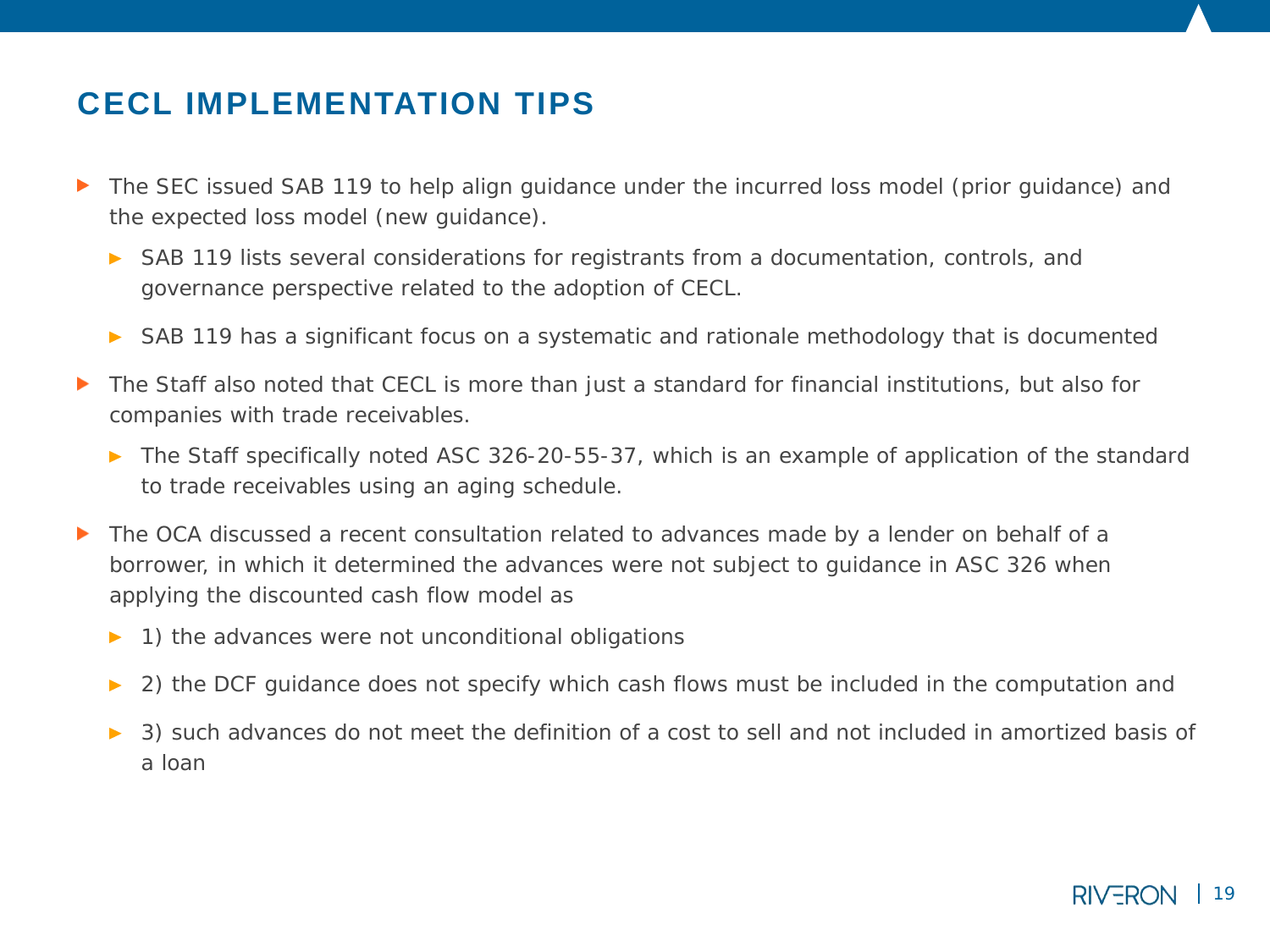# **REFERENCE RATE REFORM AND THE FASB AGENDA**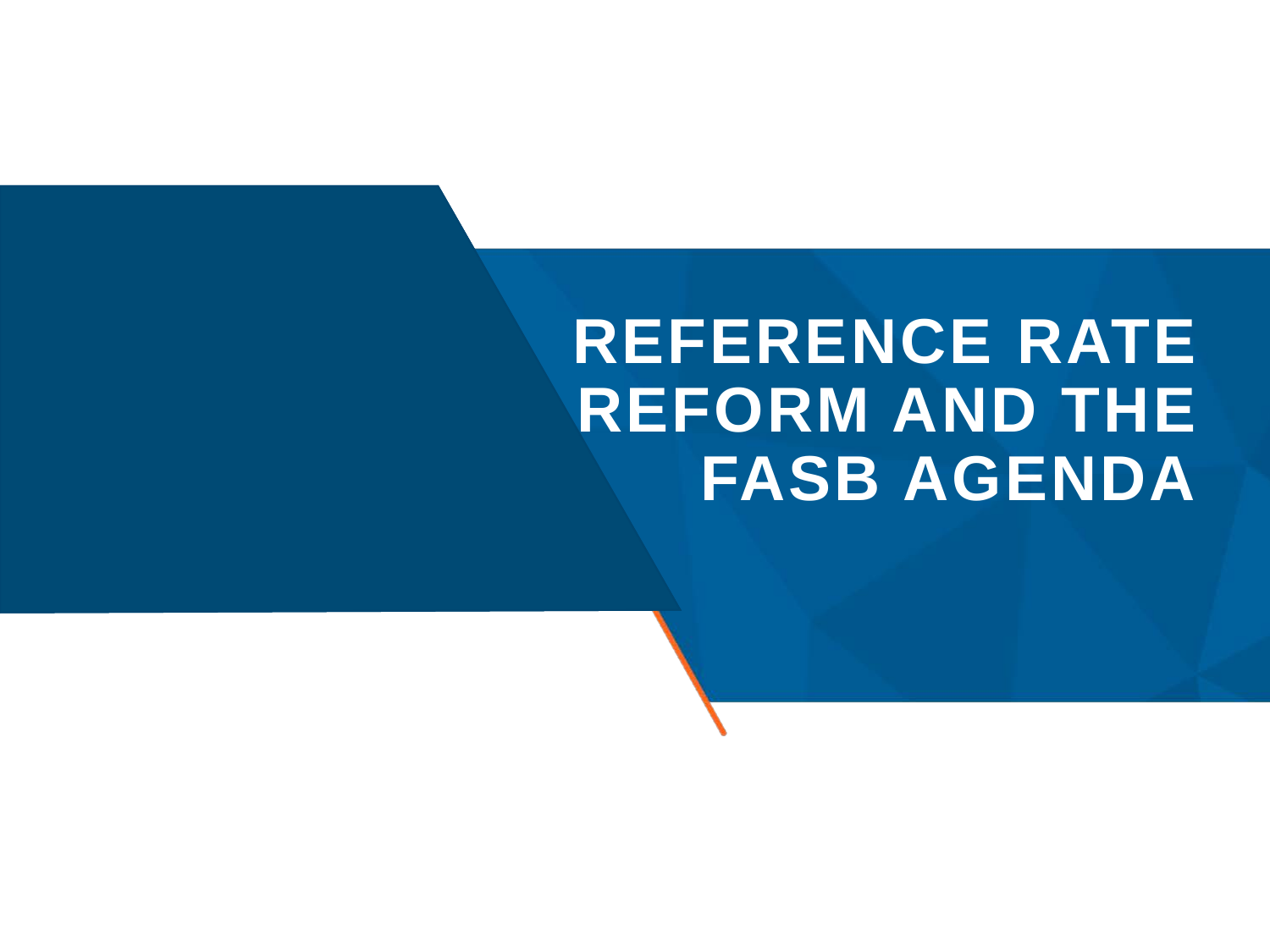### **REFERENCE RATE REFORM: TIMELINE**



#### **LIBOR:**

- LIBOR is a reference rate that is determined by a panel of reference banks based on judgment
- Process of determining LIBOR is somewhat  $\blacktriangleright$ outdated and as a result of financial crisis reforms there are no longer enough reference transactions
- Will no longer be in effect after 2021, but could be ▶ sooner if the number of panel banks publishing decreases below 4 (currently between 11 and 16)

#### **SOFR:**

- SOFR stands for "Secured Overnight Financing Rate"
- SOFR is based on transactional data from the U.S. Treasury repurchase market
- $\blacktriangleright$ SOFR was recommended as the reference rate to replace USD LIBOR in 2017
- $\blacktriangleright$ SOFR is not the only new reference rate being developed. Other countries developed their own local currency denominated alternative reference rates for short term lending, but SOFR is the recommended replacement for USD LIBOR.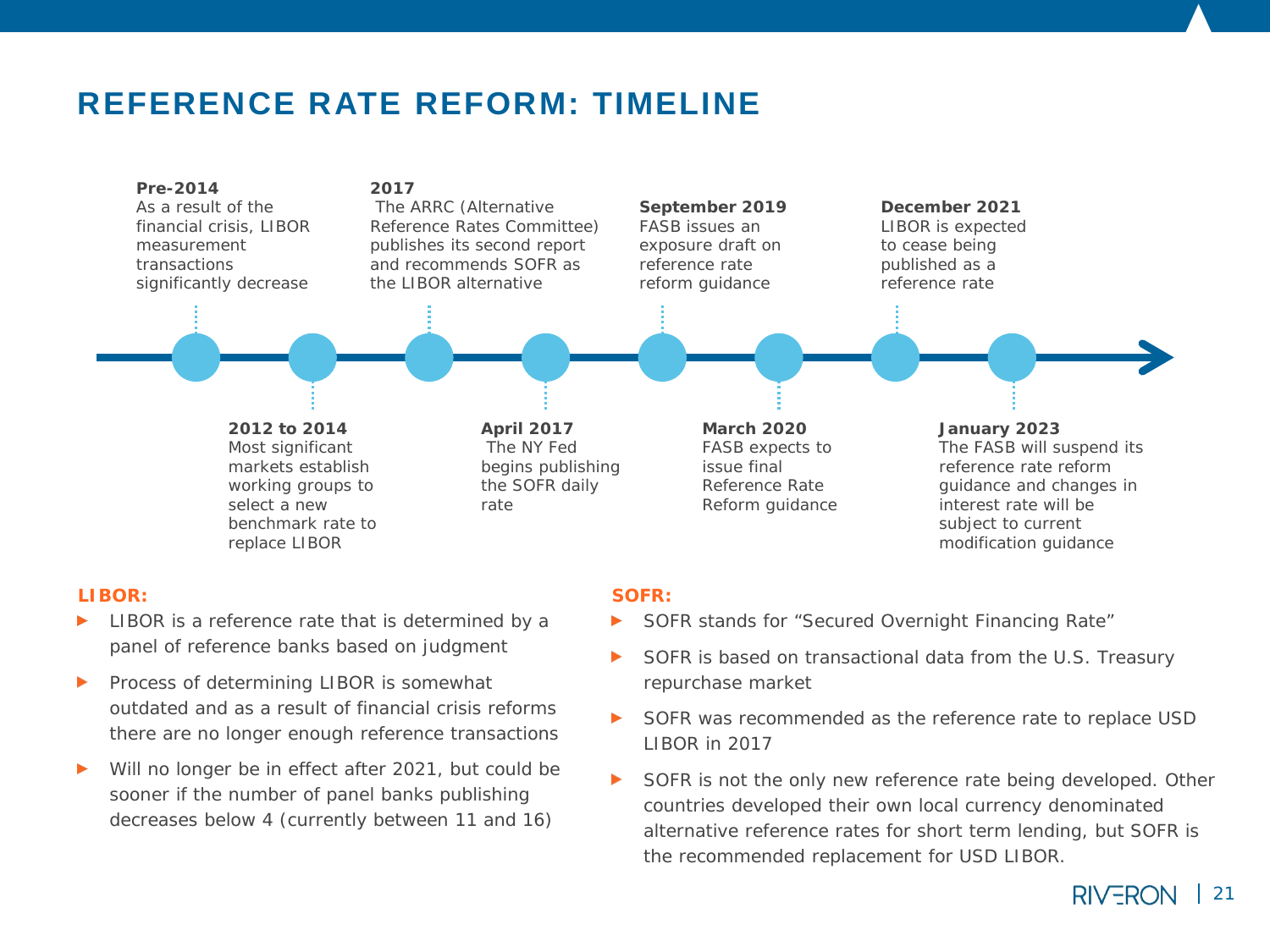# **REFERENCE RATE REFORM**

#### **How does the transition from LIBOR impact accounting?**

Significant areas of LIBOR impact below:

| Area                                    | <b>Description</b>                                                                                                                                                                                                         | <b>Accounting impact</b>                                                                                                                                                                              |
|-----------------------------------------|----------------------------------------------------------------------------------------------------------------------------------------------------------------------------------------------------------------------------|-------------------------------------------------------------------------------------------------------------------------------------------------------------------------------------------------------|
| <b>Hedges and</b><br><b>Derivatives</b> | Interest rate derivatives tied to LIBOR will<br>inevitably have to be modified.<br>- Cash flow hedges will likely need to evaluate<br>the probability of future transactions<br>occurring based on a rate no longer in use | - Under current guidance, changes in<br>critical terms of agreements may cause a<br>modification and require an evaluation of<br>whether the instrument continues to<br>qualify for hedge accounting. |
| Loans                                   | - Many loan agreements are tied to LIBOR as<br>the reference rate and will have to be<br>modified.<br>- Companies will also need to assess their<br>intercompany loans to determine if they will<br>need to be modified.   | - Under current guidance, changes to key<br>terms of loans must be evaluated to<br>determine if they are a modification or<br>extinguishment of the current loan.                                     |
| <b>Discount rates</b>                   | - LIBOR is commonly a basis for discount rates<br>in some valuation models.<br>Leases that have a reference rate are<br>commonly indexed to LIBOR.                                                                         | - Valuations dependent on LIBOR may<br>need to be revised.                                                                                                                                            |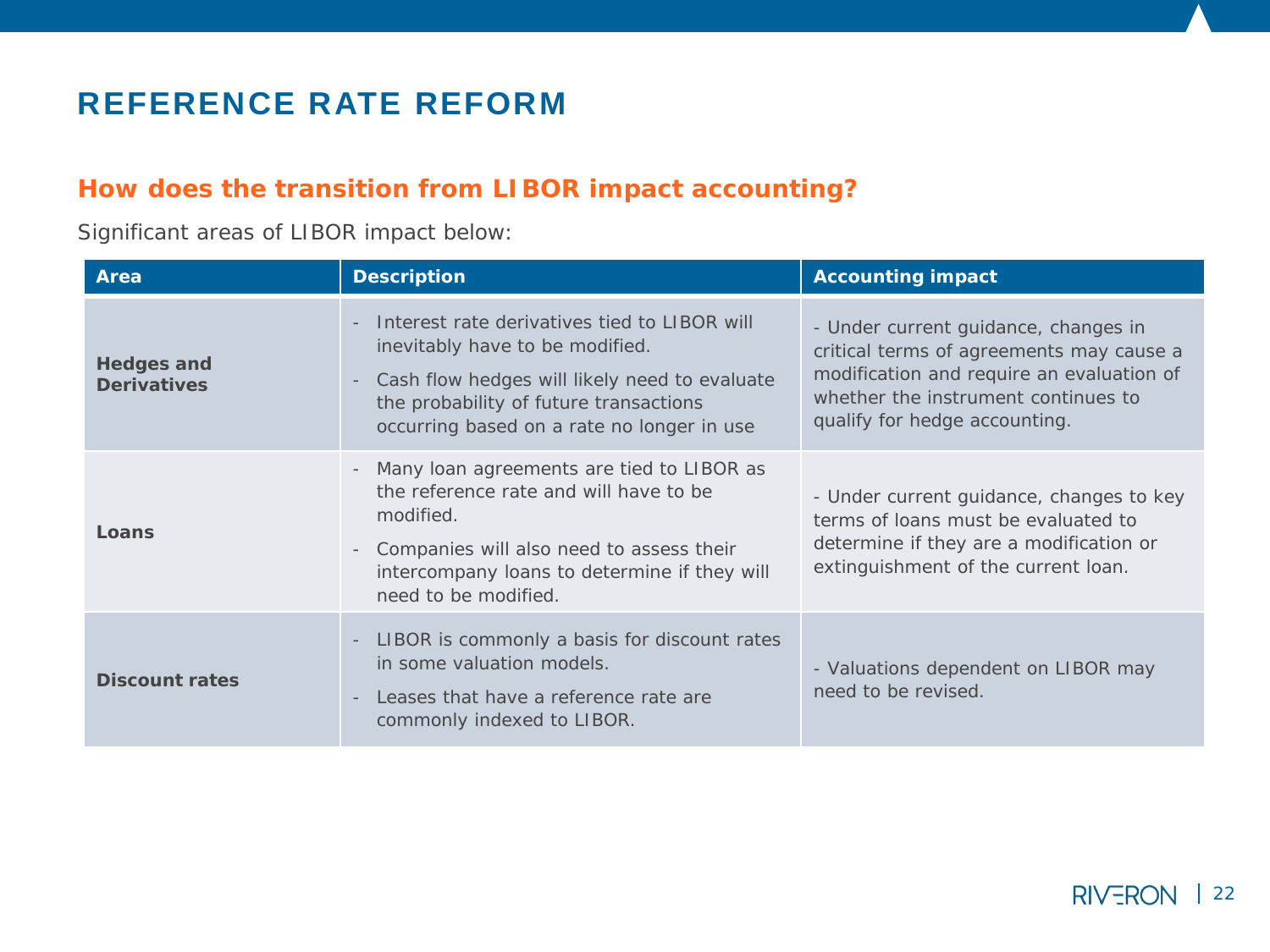# **REFERENCE RATE REFORM**

#### **The exposure draft states:**

- Limited time application of guidance to ease the transition from LIBOR to a new rate (likely SOFR)
- During the effective window, modifications of contracts subject to accounting guidance ▶ would be treated as follows:
	- ASC 310 and ASC 470 No modification and the change in rate would be accounted for prospectively.
	- ASC 842 Accounted for as a continuation of the existing contract with no reassessments or remeasurements that otherwise would be required
	- ASC 815-15 Modification would not require a reassessment of whether an embedded derivative should be bifurcated.
	- Additional exceptions to the guidance under ASC 815 related to hedging arrangements are included in the exposure draft that are designed to lessen the burden on preparers. The FASB clarified that preparers can continue to assess that transactions under current arrangements indexed to LIBOR are probable even after 2021.

*The finalized guidance is expected to be issued in March 2020 and expire in January 2023.*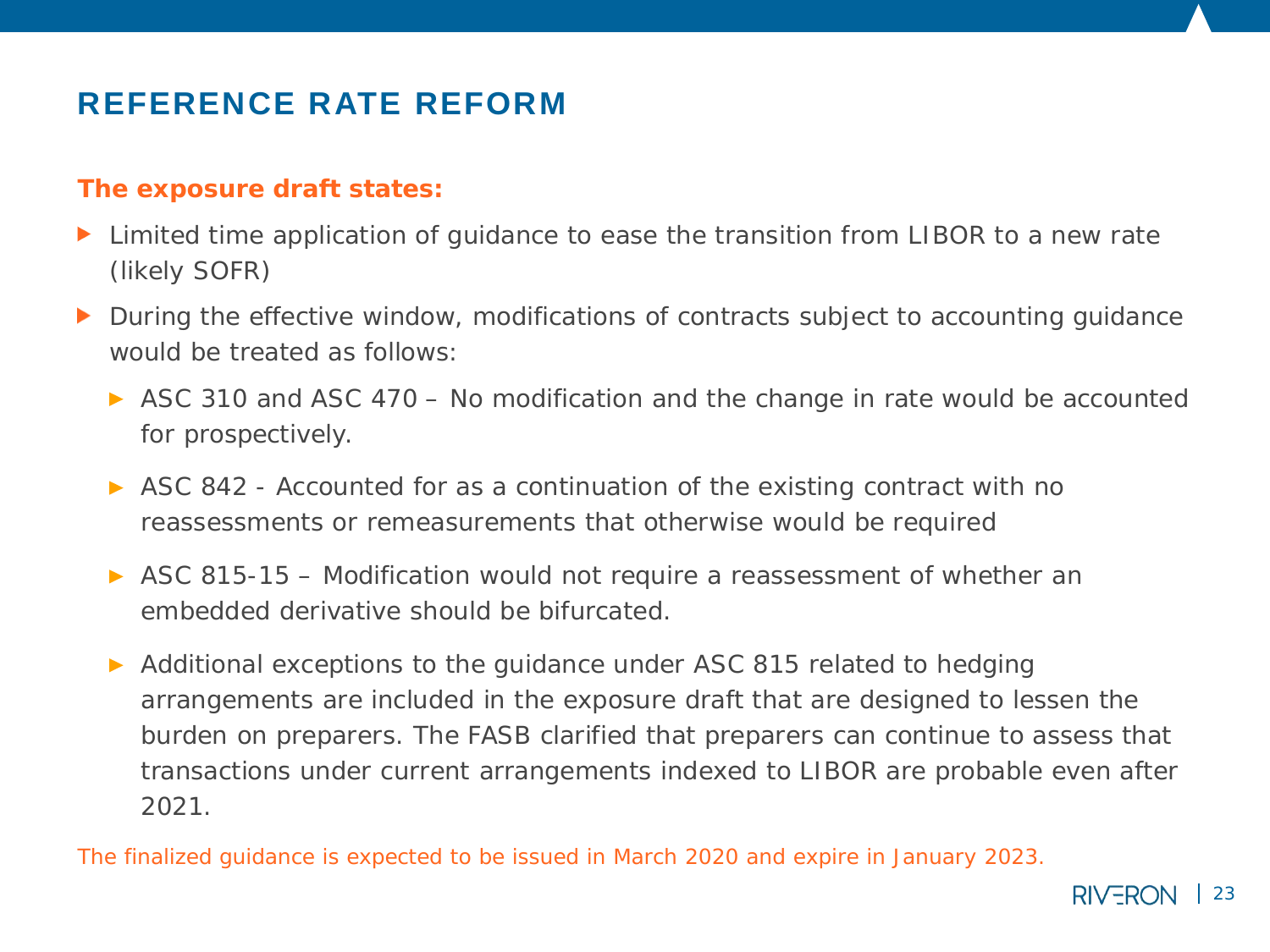## **THE FASB AGENDA: END OF THE (RUSS) GOLDEN ERA**



The FASB Chairman, Russ Golden, who has been chairman for 12 years, will end his tenure as FASB Chair on June 30, 2020.

#### **In the time left on Chairman Golden's watch, the FASB has prioritized the following projects:**

- **1. Reference rate reform** discussed on previous slides
- **2. Liabilities vs. Equity** clarification of guidance determining the appropriate classification of complex instruments with both liability and equity characteristics. The Chairman indicated this as a top before the end of his tenure. An exposure draft was issued in July 2019 and the FASB continues to redeliberate the final version of the standard.
- **3. Goodwill**  The FASB issued an invitation to comment in July 2019 and received a record outpouring of response, especially in regard to the decision-usefulness of the reporting compared to the effort to prepare it. Likely it will not be finished by the end of Golden's tenure, but will be a significant topic for discussion going forward.
- **4. Performance reporting and segment disclosures** – The FASB added a project to their agenda focused on the disaggregation of performance information, but this will not be concluded during Golden's tenure.
- **5. New standard implementation**  The key activity of the FASB in the near term will be monitoring the continued implementation of three large accounting standards related to revenue, leases and current expected credit losses.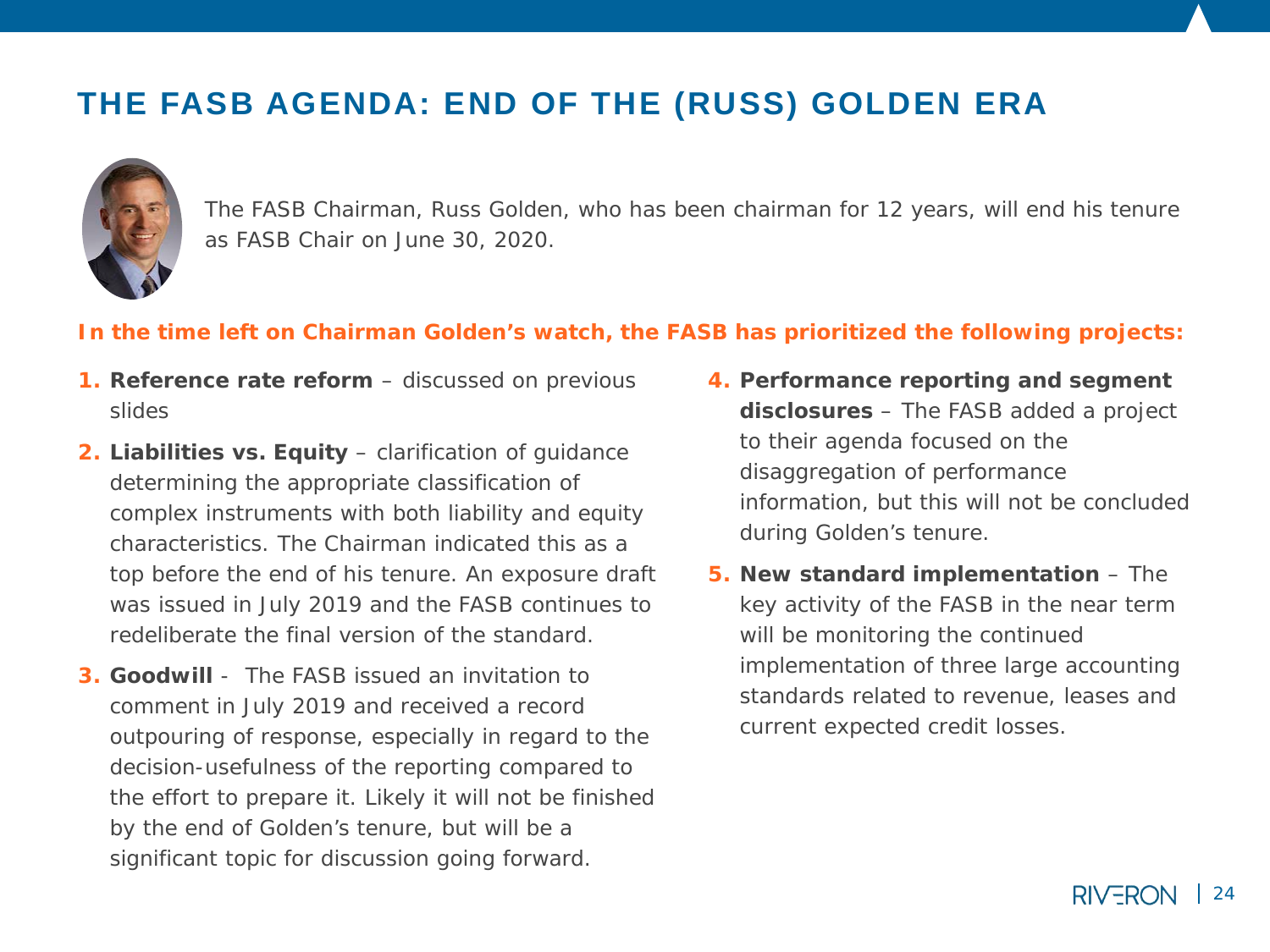# **Polling Question 4**

Which of the topics on the future FASB Agenda are you interested in learning more about:

- A. Reference rate reform
- B. Goodwill
- C. Debt vs Equity
- D. Performance Reporting